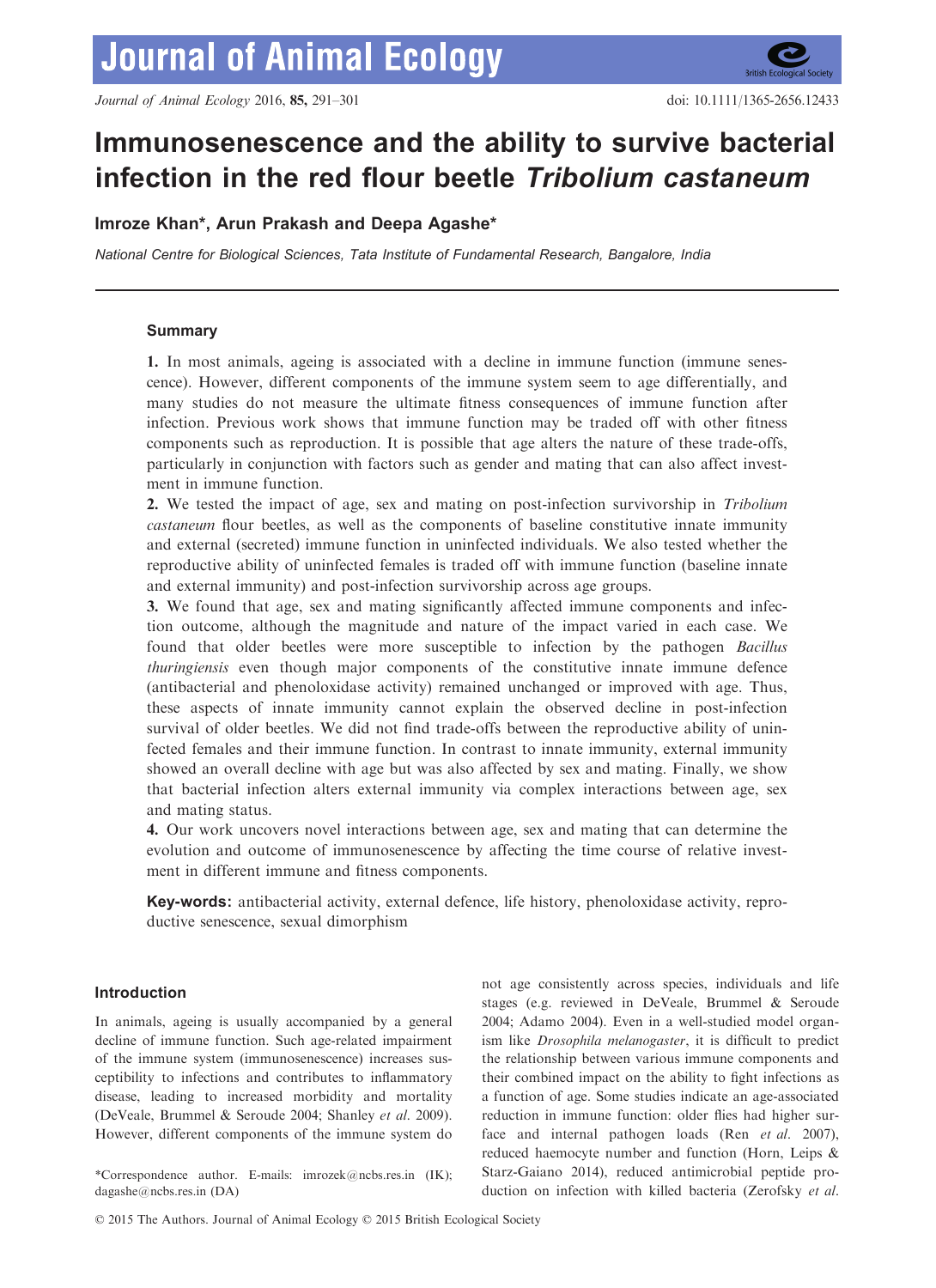2005) and were more likely to die from infection (Ramsden, Cheung & Seroude 2008). On the other hand, older flies up-regulated various immune-related genes (Zou et al. 2000; Pletcher et al. 2002; Landis et al. 2004). After infection with live bacteria, older flies also increased expression of antimicrobial peptide transcripts (Zerofsky et al. 2005) and had lower pathogen loads (Khan & Prasad 2013), suggesting an age-associated improvement in immune function. However, bacterial load after infection is not always correlated with survival (Corby-Harris et al. 2007). Finally, age had a variable impact on infection clearance across different fly lines, indicating genetic variation for immune senescence (Lesser, Paiusi & Leips 2006; Felix et al. 2012). While several genotypes improved their ability to clear bacterial infection with age, others either showed a decline or no change with age (Lesser, Paiusi & Leips 2006). A similarly complicated picture emerges across invertebrate species, for example in mosquitoes (Ariani et al. 2014) and especially in social insects in which community interactions and age-associated behavioural shifts add to the complexity of immune senescence outcomes (for a recent discussion, see Roberts & Hughes 2014).

What is the cause of the observed variation in components of immune function and their outcome with senescence? Broadly, variation in immune function has been attributed to its substantial costs, generating life-history and physiological trade-offs and leading to co-evolution between specific hosts and parasites (Sheldon & Verhulst 1996; Kraaijeveld & Godfray 1997; Rolff & Siva-Jothy 2003; Schmid-Hempel 2003; Schmid-Hempel & Ebert 2003; Siva-Jothy, Moret & Rolff 2005; Ardia, Parmentier & Vogel 2011). In many species, investment in reproduction is traded off with immune function (Richner, Christe & Oppliger 1995; Gustafsson et al. 1997; Siva-Jothy, Tsubaki & Hooper 1998; Verhulst, Dieleman & Parmentier 1999). If age alters the costs and trade-offs associated with each immune component, it might explain some of the variation in immune senescence. For instance, young individuals under strong selection to reproduce may maximize their reproductive investment by tightly regulating immunity and minimizing investment in costly immune functions. After reproductive senescence, weaker selection on immune regulation may result in an age-related immune activation due to misregulation. Different immune functions are also known to trade off with each other (Simmons & Roberts 2005; Cotter et al. 2008), and individual investment in different immune components may thus change with age. For instance, immune functions requiring higher energetic investment should show stronger trade-offs with reproductive fitness, and hence, starker contrasts between young and old animals. Finally, factors such as gender and reproductive status can determine the nature of trade-offs and investment in immune function (Bateman 1948; Trivers 1972). Several studies suggest that compared to females, males have lower immunocompetence (Kurtz et al. 2000; Kurtz & Sauer

2001) and reduced survival after infection (Moret & Schmid-Hempel 2000; Bedhomme et al. 2004; Joop et al. 2006; McNamara et al. 2013). Mating typically decreases immunity (Fowler & Partridge 1989), which may also differ in the sexes. For instance, in Tenebrio beetles, mating is associated with decreased phenoloxidase (PO) levels in females, but not in males (Rolff & Siva-Jothy 2002). Hence, immune senescence may change as a function of gender as well as mating status.

To begin to quantify the potentially complex interplay of age, sex, mating and immune function, we conducted experiments with the red flour beetle Tribolium castaneum (Coleoptera: Tenebrionidae). In addition to the innate immune system, *Tribolium* beetles secrete defensive quinone compounds that inhibit the growth of microbes in their surroundings (for a recent discussion see Joop et al. 2014), and can be regarded as external (or secreted) immune function acting outside the body (reviewed in Otti, Tragust & Feldhaar 2014). These compounds are secreted by stink glands located on the thorax and abdomen and consist primarily of the potent antimicrobials benzoquinone and pentadecene (Li et al. 2013). Quinone production varies across T. castaneum genotypes (Prendeville & Stevens 2002), and in the closely related species Tribolium confusum, quinone production is highly heritable (Yezerski, Gilmor & Stevens 2004). Quinone biosynthesis depends on the availability of tyrosine, which is also the starting point of the PO cascade, a major component of innate immunity (Cerenius, Lee & Soderhall 2008). This sets up the possibility of interactions between the innate immune system and external defence. In fact, recent work shows that RNAi-mediated knockdown of genes necessary for quinone biosynthesis reduces PO activity, indicating connected genetic networks (Li et al. 2013). A single beetle can store up to  $50 \mu$ g quinones, representing ~0.05% of adult body weight (Sokoloff 1974; Unruh, Xu & Kramer 1998). Hence, quinone production may impose a large energetic burden on the animal and generate a phenotypic trade-off with investment in innate immunity. Tribolium beetles thus provide a unique opportunity to explore the evolution of these two modes of immune defence in conjunction with each other. For instance, recent work with burying beetles demonstrates trade-offs between internal and external immunity, showing that forced up-regulation of internal immunity reduced the externally secreted immune response (Cotter et al. 2013).

We describe a set of experiments to address five major questions about immune senescence using laboratory populations of T. castaneum. First, do age, sex and mating status affect beetle survival when challenged with the natural pathogen Bacillus thuringiensis? Secondly, is the observed variation in post-infection survival associated with changes in innate immune function (measured as baseline constitutive innate immunity without infection) as a function of beetle age, sex, and mating status? Thirdly, are the effects of age, sex and mating similar for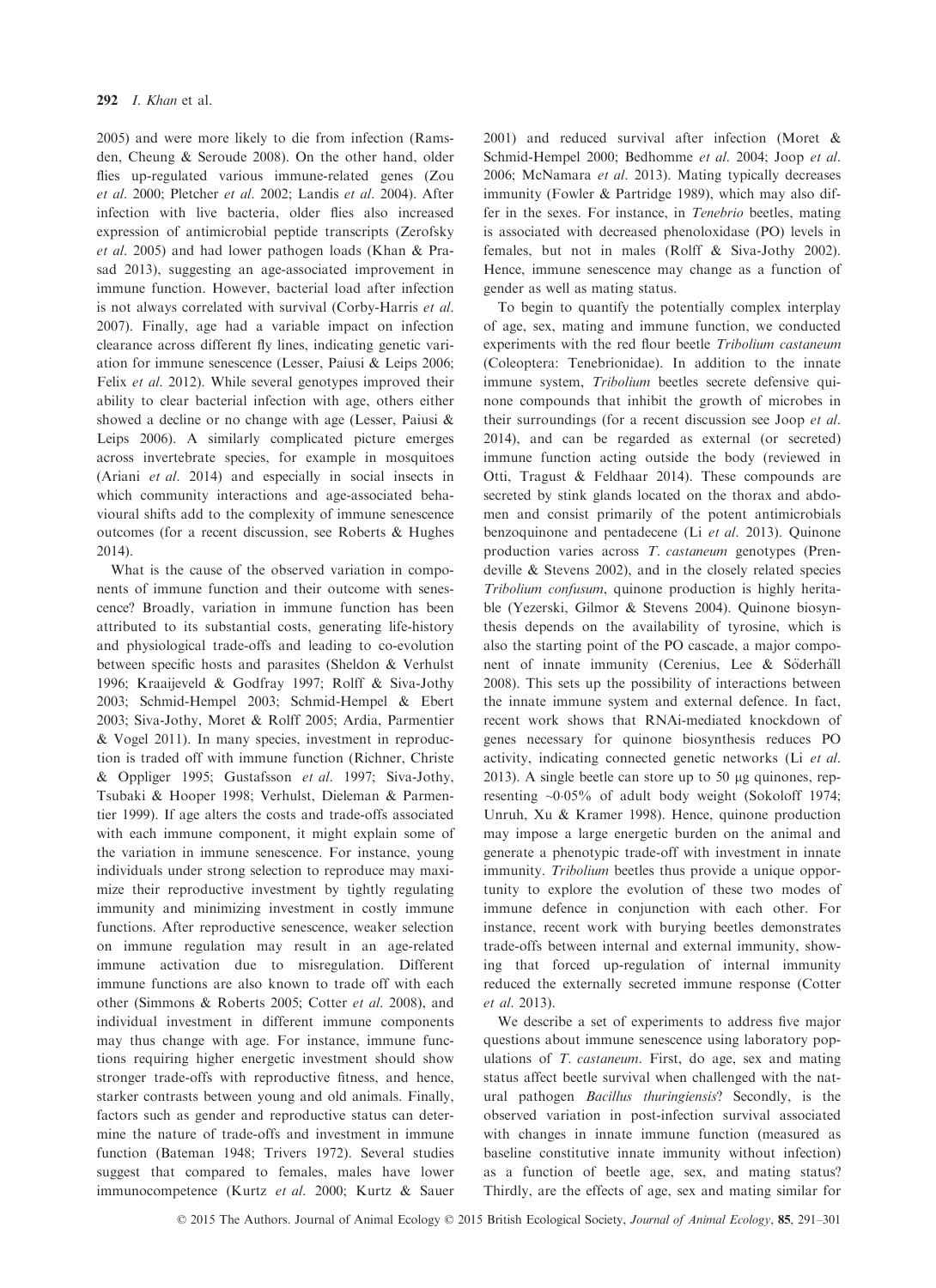innate and external immune defence? Fourthly, does infection-induced internal immune function affect external immune defence? Finally, is there evidence for an agespecific trade-off between reproductive fitness of an individual and its immune function?

We find that baseline constitutive innate immunity and external defence in uninfected beetles show opposite patterns of change with age: while innate immune function improves with age, external defence decreases with age. However, the increase in the measured aspects of innate immunity fails to prevent higher mortality in infected old beetles. Importantly, we do not find evidence for tradeoffs between reproductive fitness and innate immune function or external defence. Instead, interactions between age, sex and mating status alter both innate immunity and external defence. Finally, we find that bacterial infection affects external immunity of an individual depending on its age, sex and mating status. Our results demonstrate the importance of a joint assessment of internal immune traits and defensive secretions in an ageing animal. Our work thus provides new insights into functional immunity associated with senescence, highlighting the relevance of life-history parameters on post-infection survival.

### Materials and methods

To ensure high genetic variability in experimental populations, we created a large outcrossed line of T. castaneum (>2000 adults/ generation), allowing 20 breeding pairs each of six wild-caught lines (collected from across India) to oviposit for a week. We maintained this population on whole-wheat flour on a 45-day discrete generation cycle at 34 °C ( $\pm$ 1 °C) for 8 months before starting our experiments. For all infections, we used B. thuringiensis DSM no. 2046 isolated from a Mediterranean flour moth (Roth et al. 2010), a natural pathogen of red flour beetles that decreases fitness and imposes significant mortality (Abdel-Razek et al. 1999; Hou, Fields & Taylor 2004). Female beetles from our population undergo reproductive senescence within 60 days postpupation (Fig. S1). Hence, in our experiments, we used 17 and 77-day-old individuals (post-pupation) as 'young' and 'old' adults, respectively.

Since we could not carry out all experiments simultaneously, we generated four separate sets of experimental individuals (sets A, B, C and D). Set A was used to test the impact of age, gender and mating on post-infection survivorship and antibacterial activity. Set B was used to test the impact of age, gender and mating on external defence. Set C was used to test for the effect of bacterial infection on external defence, in conjunction with age, sex and mating status. Set D was used to test the impact of age and sex on PO activity of virgin beetles. Below, we give a brief summary of all experimental protocols; detailed methods are given in the supporting information.

To generate progeny for each age group, we allowed  $~500$ adults from the outbred line to oviposit in 500 g of wheat flour for 48 h and used the resulting offspring as experimental individuals. We housed male and female pupae separately in 15 mL microcentrifuge tubes (single sex tubes: 3 pupae/tube, 1 g flour, supplying fresh flour every 5 days) and held them as virgins until the 10th or 70th day post-pupation for 'young' or 'old' age groups. For sets A, B and C, we then randomly assigned adults

within each age group to 'virgin' and 'mated' groups. For the virgin group, we held individuals in 48-well microplate filled with 05 g of flour for 7 days before subjecting them to further experiments. For the mated subset in sets A and B, we paired individuals with 10-day-old mates (post-pupation) in 48-well plate filled with 1 g of flour for 6 days, with an additional day for oviposition. In set C, within the mated group, individuals were paired with respective mates and held for 7 days before subjecting them to further experiments (without an additional day for oviposition). Mates were also held as virgins in similar rearing conditions as the experimental young males and females. Set D was comprised of only virgin beetles. Within a set, we subjected all adults across age, sex and mating status treatments to experiments on the same day. To quantify trade-offs between immune function and reproductive fitness, we first measured the number of offspring produced by each mated female in sets A and B (24 h oviposition in 1 g flour; eggs allowed to develop in 5 g flour for 21 days) and then assayed immune function and survival of each female.

To quantify post-infection survivorship, we infected beetles (septic injury method) between the head and thorax with a 01 mm minutien pin (Fine Science Tools) dipped into a slurry made from 2 mL overnight culture of B. thuringiensis [optical density (OD) of 1, measured at 600 nm;  $n = 15-21$  beetles/sex/ mating status/age group]. We carried out sham infection with a pin dipped in insect Ringer solution ( $n = 10$  beetles/sex/mating status/age group). We recorded individual survival every 3 h until 24 h post-infection, and daily at 11 pm for the following 7 days. We quantified antibacterial activity of uninfected beetles using the protocol reported in Roth et al. (2010; modified from Faye & Wyatt 1980), measuring the zone of inhibition produced by whole-body beetle homogenate on a lawn of *B. thuringiensis* growing on nutrient agar plates ( $n = 17-19$  beetles/sex/mating status/age group). We also tested antibacterial activity of virgin uninfected beetles against another entomopathogen Serratia marcescens, and a non-pathogenic strain of Escherichia coli (DH5)  $(n = 15-16$  beetles/sex/age group/bacterial species). We measured the PO activity of virgin uninfected beetles across age groups  $(n = 10-11$  beetles/sex/age group) as described in Li et al. (2013); we did not measure PO activity of mated beetles. Since antibacterial and PO activity assays were performed with uninfected beetles, they serve as a measure of changes in baseline constitutive innate immunity without any immune induction.

To measure external immune defence, we followed the protocol described by Prendeville & Stevens (2002), measuring the zone of inhibition produced by individual cold-shocked uninfected beetles embedded in a lawn of bacterial growth on nutrient agar plates  $(n = 17-18$  beetles/sex/mating status/age group). The cold shock induces secretion of quinones from the stink glands. To measure the effect of prior infection on external defence, we randomly assigned young (or old) virgin beetles to one of three immune treatments ( $n = 17-18$  beetles/sex/mating status/age group/immune treatment): (i) infection with low dose of live pathogen (pellet from 1 mL of 1  $OD_{600}$  bacterial culture resuspended in 1 mL of insect Ringer solution), (ii) infection with heat-killed bacteria (heat-killed bacterial slurry prepared by heating 2 mL of 1 OD<sub>600</sub> freshly grown culture at 90 °C for 20 min) and (iii) sham infection with insect Ringer solution. For each treatment, we used the septic injury method described above. Next day, for each treatment, we divided individuals randomly into virgin and mated subsets as described earlier. After holding the animals for another 6 days, we quantified their external immune defence as

© 2015 The Authors. Journal of Animal Ecology © 2015 British Ecological Society, Journal of Animal Ecology, 85, 291-301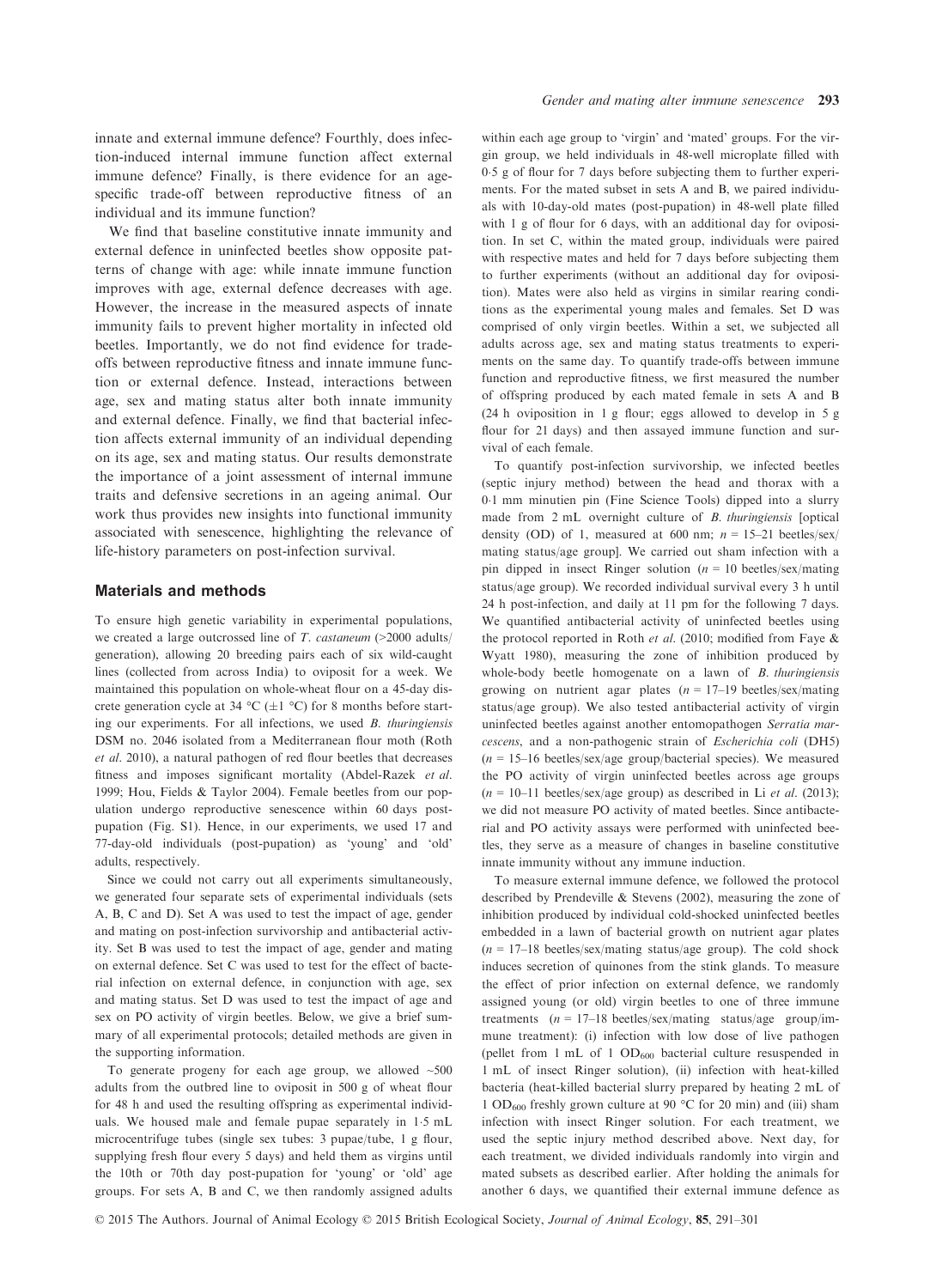#### 294  $I.$  Khan et al.

described above. We estimated the impact of immune system activation by quantifying the difference in external defence between beetles infected with heat-killed bacteria and sham-infected beetles. The difference in external defence between beetles infected with live bacteria and sham-infected beetles served as a measure of the effect of infection. None of the treatments caused mortality within the experimental timeframe (between immune treatments and external immunity assay).

#### data analysis

We analysed post-infection survivorship data using a three-way proportional hazard survival analysis with age, mating status and sex as fixed factors [response variable was post-infection survival (in days), with animals still alive after 8 days noted as censored values]. To determine the factors affecting innate immunity and external defence, in each case we analysed data with a three-way ANOVA using age, sex and mating status as fixed factors. We tested for pairwise differences between treatment combinations after correcting for multiple comparisons, using Tukey's honest significant difference (HSD). PO activity data were not normally distributed (Shapiro–Wilk normality test); hence, we used a nonparametric Wilcoxon rank sum test to test for impacts of age and sex on PO activity.

The experimental design for testing the impact of prior infection on external defence was most complicated. We first analysed external defence in all treatments (sham, heat-killed and infected) with an ANOVA using age, sex, mating status and infection status as fixed factors. To better understand the complex multifactor interactions, we separately compared data for heat-killed vs. sham infection and live bacteria vs. sham infection treatments, and used Tukey's HSD for pairwise comparisons.

For each model described above, we checked whether all-way interaction terms of the full model were significant. If they were not significant, we tested reduced models, sequentially removing non-significant model terms and comparing models at each step to determine whether the reduced model performed better than the previous model. In all cases, the final reduced model explained as much variation as the full model (models compared using a log likelihood ratio test;  $P > 0.1$ ), and hence, we accepted the simplified model.

# **Results**

# factors affecting post-infection survivorship

Our first aim was to test the impact of age, sex and mating status on beetle survival after infection with B. thuringiensis. We did not find any mortality among sham-infected beetles of both age groups within the experimental window. Hence, we attributed age-related variation in post-infection survivorship solely to the difference in age-specific response to bacterial infection. As expected, we found a significant decline in post-infection survival with age (Fig. 1a), so that young individuals survived longer and were less susceptible to infection, whereas old mated females were most susceptible (Fig. 1a; Table 1). Although mating status and sex alone did not alter survival, these two factors showed a significant interaction



Fig. 1. Survival of T. castaneum adults following infection with B. thuringiensis. (a) Effect of age and sex on post-infection survivorship. (b) Effect of mating and sex on post-infection survivorship.

Table 1. Summary of the best reduced proportional hazards model to test the impact of age, sex and mating status on survival of beetles infected with Bacillus thuringiensis

| Factor              | d.f. | Chi-square | P     |
|---------------------|------|------------|-------|
| Mating              |      | 2.818      | 0.093 |
| <b>Sex</b>          |      | 0.553      | 0.457 |
| Age                 |      | 10.418     | 0.001 |
| Mating $\times$ Sex |      | 3.85       | 0.049 |

Model terms with significant effects are highlighted in bold.

(see Table 1): mating reduced post-infection survival in females but not in males (Fig. 1b). Next, we tested whether aspects of innate immunity mirrored our results for post-infection survivorship.

#### factors affecting innate immune components

We conducted a full factorial experiment to determine the impact of age, sex and mating status on whole-body antibacterial activity of adult beetles against B. thuringiensis. We found that sex did not affect antibacterial activity (Fig. 2a; Table S1). Mating status and age interacted to

© 2015 The Authors. Journal of Animal Ecology © 2015 British Ecological Society, Journal of Animal Ecology, 85, 291–301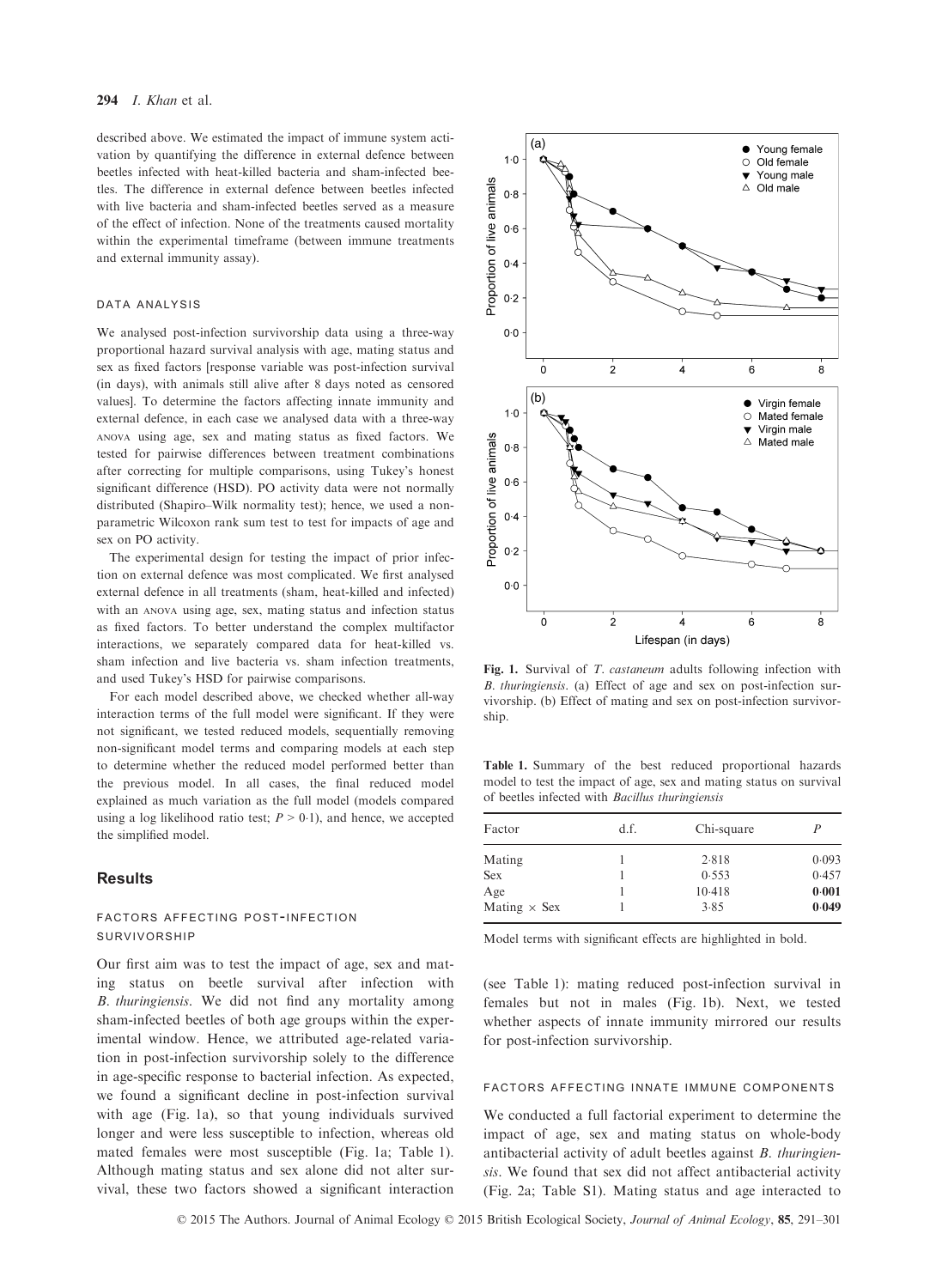

Fig. 2. Effect of (a) sex and (b) age  $\times$  mating status interaction on antibacterial activity, measured as the mean diameter ( $\pm$ SE) of the zone of inhibition of bacterial growth on agar plates produced by whole-beetle homogenate. P values in panel a and b show the effect of sex and age  $\times$  mating status interaction, respectively. In panel b, points not sharing common alphabets are significantly different from each other (determined using Tukey's HSD).

affect antibacterial activity: in virgins, antibacterial activity increased with age, but did not change significantly in mated individuals (Fig. 2b). We observed a similar age-related increase in antibacterial activity of virgins against two other bacteria, S. marcescens and E. coli (Fig. S2). Our results also suggest that mating imposes a significant cost only in older individuals by reducing antibacterial activity (Fig. 2b).

Given the age-related increase in antibacterial activity of virgin beetles, we tested whether they also exhibit an increase in PO activity, a major innate immune component. Similar to the results for antibacterial activity, we found that PO activity increased with age, with no evidence for sexual dimorphism (Fig. 3; Table S2). Together, these results indicate a general age-associated increase in innate immune components in virgins.

#### factors affecting external immune defence

We quantified the impact of age, sex and mating status on the external immune defence of experimental beetles.



Fig. 3. Effect of beetle age on phenoloxidase activity of virgins measured as the average slope  $(\pm SE)$  of the linear part of the reaction quantifying the phenoloxidase enzyme activity.

Mating decreased external defence (Fig. 4a, Table S3), indicating that mating and/or associated physiological changes may impose a cost with respect to external immune defence. We also found a significant interaction age  $\times$  sex on external defence (Fig. 4b). While females showed an age-related decline in external defence, males did not show significant age-specific variation in their response (Fig. 4b). Young females thus produced larger zones of inhibition than young males, but when old, males and females had similar external defence (Fig. 4b).

# impact of prior infection on external defence

Our experiment was designed to tease apart the effects of immune system activation vs. infection on external defensive secretions as a function of age, sex and mating status. Previous experiments have suggested that infection negatively affects major components of fitness such as reproductive ability and survivorship (Khan & Prasad 2011) and could thus limit investment in external immune defence. We found that by itself, infection did not alter external immune defence, whereas age, sex and mating status all had significant impacts (Fig. S3; Table 2). However, we also found multiple interactions between the different factors, indicating that their effects are not straightforward (Fig. 5; Table 2).

A significant interaction between infection and mating status (Table 2) revealed that mating reduced external defence in beetles from the heat-killed and sham infection treatments, but had no effect on individuals infected with live pathogens (Fig. S3). However, this interaction between infection and mating status further depended on sex and age, as evidenced by the three-way interaction between sex, infection and mating status, as well as a four-way interaction between all factors (Table 2). In young individuals that were sham-infected or infected with heat-killed bacteria, mating reduced external defence in females but not in males (Fig. 5a,b). In contrast, in young individuals infected with live bacteria, female external defence increased after mating, whereas male external

© 2015 The Authors. Journal of Animal Ecology © 2015 British Ecological Society, Journal of Animal Ecology, 85, 291-301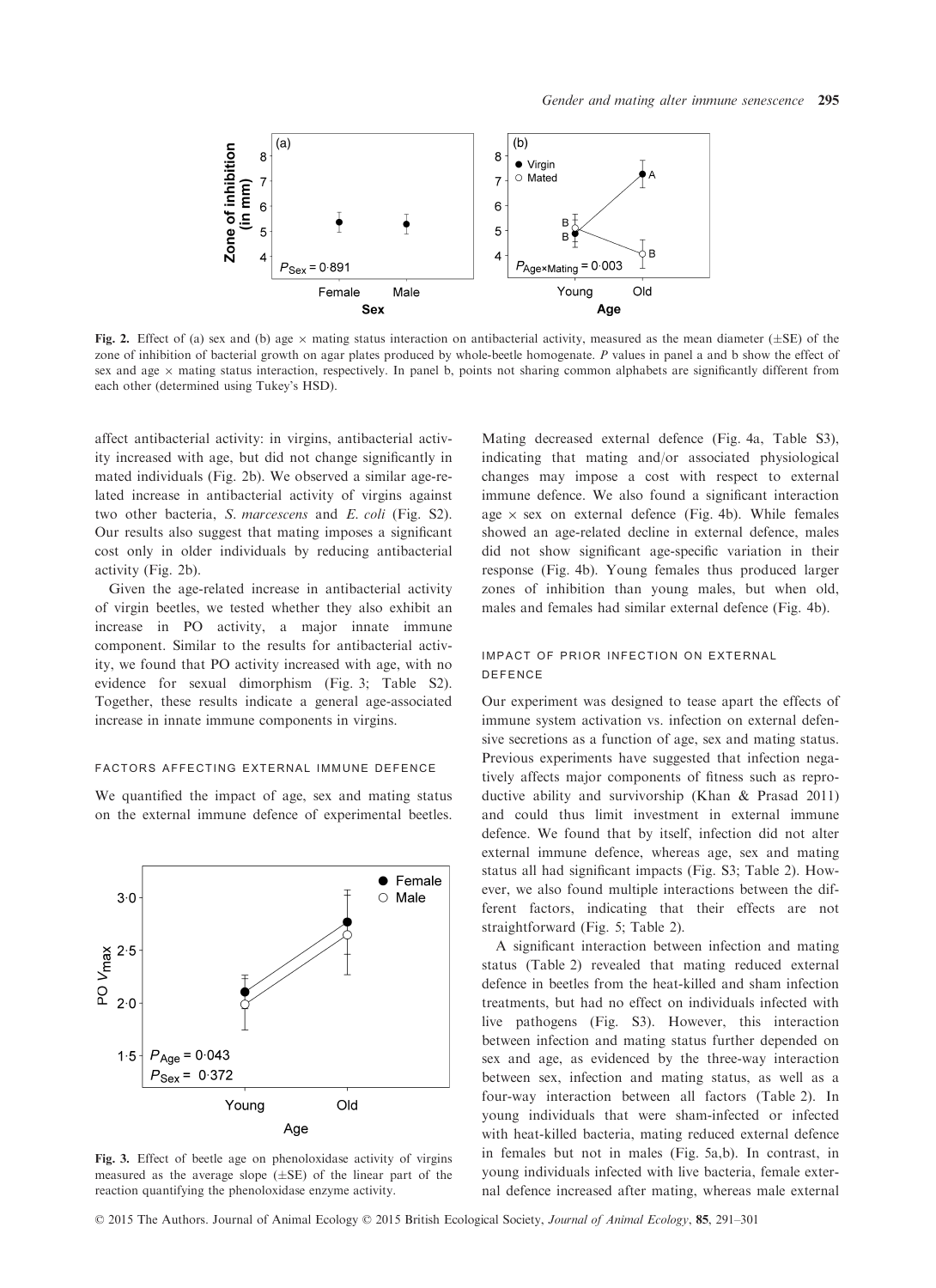

Fig. 4. Effect of (a) mating status and (b) age  $\times$  sex interaction on external defence, measured as the mean diameter ( $\pm$ SE) of the zone of inhibition of bacterial growth on agar plates produced by cold-shocked beetles embedded in the agar plate. P values in panel a and b show the effect of mating status and age  $\times$  sex interaction, respectively. In panel b, points not sharing common alphabets are significantly different from each other (determined using Tukey's HSD).

Table 2. Summary of four-way ANOVA for external defence with infection status (IS), age (A), sex (S) and mating status (M) as fixed factors

| Factor                          | d.f.           | SS       | <i>F</i> -ratio | P        |
|---------------------------------|----------------|----------|-----------------|----------|
| <b>IS</b>                       | $\overline{2}$ | 6.721    | 0.649           | 0.52     |
| A                               | 1              | 293.805  | 56.77           | < 0.0001 |
| S                               | 1              | 394.024  | 76.135          | < 0.0001 |
| M                               | 1              | 190.318  | 36.774          | < 0.0001 |
| $IS \times A$                   | $\overline{2}$ | 8.219    | 0.794           | 0.453    |
| $IS \times S$                   | 2              | 1.612    | 0.156           | 0.856    |
| $IS \times M$                   | $\overline{2}$ | 71.56    | 6.914           | < 0.001  |
| $A \times S$                    | 1              | 10.867   | 2.099           | 0.148    |
| $A \times M$                    | 1              | 8.216    | 1.588           | 0.208    |
| $S \times M$                    | 1              | 1.237    | 0.239           | 0.625    |
| $IS \times A \times S$          | $\overline{2}$ | 19.997   | 1.932           | 0.146    |
| IS $\times$ A $\times$ M        | $\overline{2}$ | 7.498    | 0.724           | 0.485    |
| IS $\times$ S $\times$ M        | $\overline{2}$ | 111.721  | 10.794          | < 0.0001 |
| $A \times S \times M$           | 1              | 33.798   | 6.531           | 0.011    |
| $IS \times A \times S \times M$ | $\overline{2}$ | 77.001   | 7.439           | 0.001    |
| Error                           | 414            | 2142.593 |                 |          |

Model terms with significant effects are highlighted in bold.

defence decreased after mating (Fig. 5c). Thus, when faced with a live pathogen, young females appear to increase their investment in external defence after mating, whereas males show the opposite trend. In contrast, in older individuals, females did not respond to infection treatments (whether sham, heat-killed or live; Fig. 5d–f) whereas males either did not respond (sham infection and infection with live bacteria; Fig. 5d,f) or reduced external defence (heat-killed treatment; Fig 5e). Thus, males and females show contrasting responses to mating and infection as they age.

To further understand these effects in light of the cost of immune system activation (sham-infected vs. heat-killed treatment) vs. infection with live bacteria (sham-infected vs. infected), we separately compared these treatment pairs. The analysis showed that the three-way interaction between age, sex and mating is only seen when comparing sham infection vs. heat-killed treatment and not sham infection vs. infection with live bacteria (Table S4). Thus,

the combined effect of age and sex on the impact of mating is significant only when measuring the cost of immune activation in response to the heat-killed treatment (Fig. 5b,e; Table S4). In the heat-killed treatment, females show a mating-associated decline in external defence only when they are young. In contrast, mating imposes a cost only in older males (compare Fig. 5b,e). This also explains why we did not uncover an age  $\times$  sex  $\times$  mating interaction in the previous experiment with uninfected individuals and shows that immune activation can have large indirect impacts on individual external defence.

# correlation between reproductive output and immune function in females

None of the measured immune components (post-infection survivorship, antibacterial activity or external defence) were correlated with reproductive fitness across age groups (post-infection survivorship:  $R^2 = 0.008$ , d.f. = 1,  $P = 0.57$ ; antibacterial activity:  $R^2 = 0.07$ , d.f. = 1,  $P = 0.111$ ; external defence:  $R^2 = 0.074$ , d.f. = 1,  $P = 0.106$ ; see Fig. S4). It is worth noting that all females from the 'young' age group produced offspring, and only a small fraction  $(\leq 2\%)$  of old females did not produce any offspring (data not shown). Given this, we assumed that all females were inseminated and most likely, females that failed to produce offspring had an age-associated impairment in reproductive ability. However, we have not tested this explicitly and it is possible that a small fraction of old females did not mate successfully.

# **Discussion**

We evaluated the impact of ageing on immune function and the ability to survive pathogenic bacterial infection. Our data clearly show that ageing reduces the ability to survive after a *B. thuringiensis* challenge, but antibacterial activity against B. thuringiensis and PO activity of virgins increase with age. A similar mismatch between age-associated change in the ability to survive bacterial infection and the aspects of antibacterial immunity was reported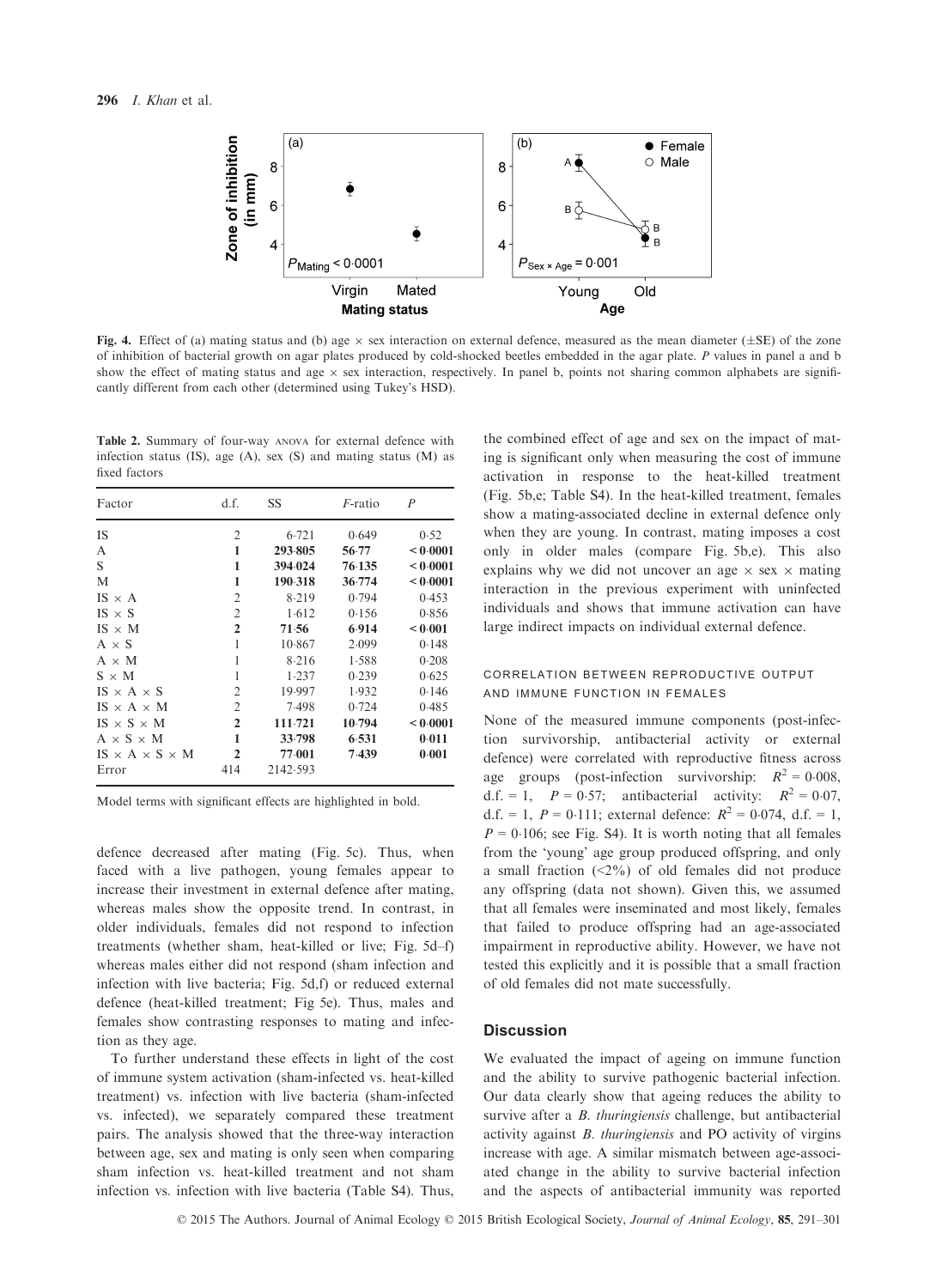

Fig. 5. Impact of *B. thuringiensis* infection on external defence under different age, sex and mating treatments. External defence was measured as described in Fig. 4. P values in panels show the effect of  $sex \times mating$  status interaction.  $SI = Sham-infected$  individuals,  $HK = in$ dividuals infected with heat-killed bacteria,  $I =$  individuals infected with live bacteria,  $F =$  female,  $M =$  male. Points not sharing common alphabets are significantly different from each other (determined using Tukey's HSD).

previously in fruit flies (Ramsden, Cheung & Seroude 2008). Our data also show that mating status and age interact to affect antibacterial activity against B. thuringiensis, such that it improved with age in virgin beetles but remained unchanged in mated individuals. This pattern of age-related increase in antibacterial activity of virgins seems to be a general and non-specific phenomenon, being effective against multiple bacteria. Together, the age-related increase in antibacterial and PO activity of uninfected virgins may represent baseline levels of immune activation or chronic inflammatory-like responses with age reported in other species (Licastro et al. 2005). Overall, while our results suggest an age-related improvement in the baseline constitutive immune response in the absence of infection, this improvement did not translate into higher post-infection survivorship. However, we note that decline in post-infection survival with age can be mediated by other components of innate immunity that we did not measure, and future work may uncover such components.

# variable impacts of ageing on immune function and post-infection survivorship

Why do older beetles succumb to pathogens more easily, despite an apparent increase in immune function? One

reason may be that other aspects of senescence make older animals more vulnerable to infection. For instance, the ability to tolerate bacterial infection decreases with age (Ayres & Schneider 2008). Old individuals may thus rely on active resistance to bacterial infection, leading to selection for ever-increasing immune function with age. However, such an increase in immune expression may be constrained by substantial physiological costs (e.g. see Discussion on immunopathology below) or may trade off with other traits relevant for fitness (McKean & Nunney 2008), including other immune components (Cotter, Kruuk & Wilson 2004). Such trade-offs may potentially explain why older individuals are more susceptible to infection despite increased immune activation. However, in our experiments, we do not find evidence of a trade-off between reproductive fitness and components of immune function such as antibacterial activity for either age group. Thus, females that produced more offspring did not die faster after infection, and did not show a reduction in internal or external immune defence. Hangartner et al. (2013) also failed to find any trade-offs between reproduction and immune function (PO activity and resistance to microsporidian infection) in T. castaneum lines selected for divergent reproductive success. These results are in contrast to the expectation that an individual's reproductive investment may restrict the expression of

© 2015 The Authors. Journal of Animal Ecology © 2015 British Ecological Society, Journal of Animal Ecology, 85, 291-301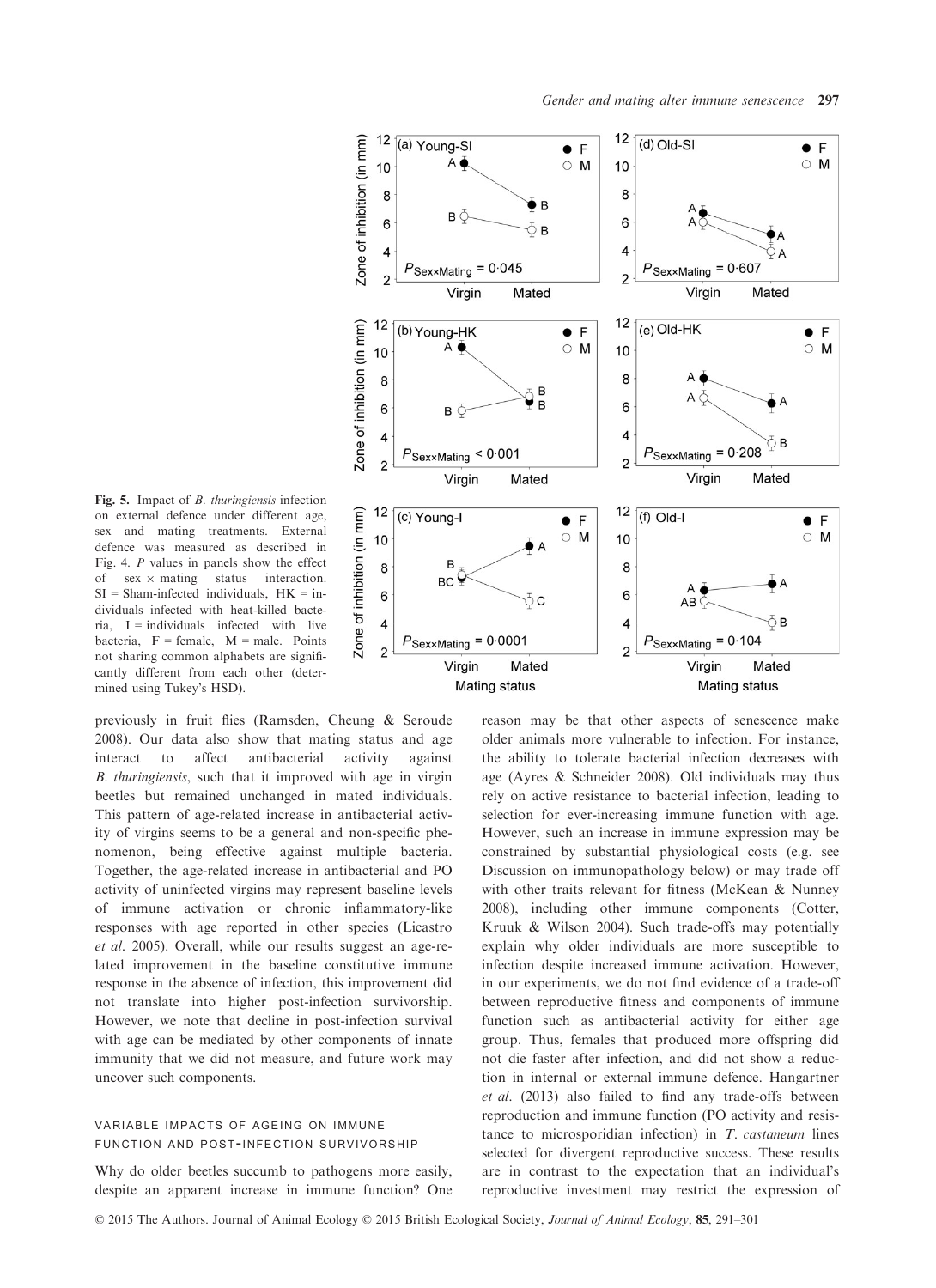immune-related traits. However, we would like to stress three major limitations of our experiment. First, the trade-off may be mediated in the opposite direction to what we have measured: once infected, females that mount a stronger immune response have low reproductive fitness. Secondly, given that females were not resource limited, the impact of trade-off may be too weak to be detected. Finally, for logistic reasons, we measured 24 h fecundity as a fitness proxy, and it is possible that tradeoffs may be apparent on longer time-scales. Hence, more detailed and manipulative experiments are necessary before we can write off immune function reproduction trade-offs in T. castaneum.

Up-regulation of immune function genes may also arise simply as a by-product of a general loss of gene regulation associated with senescence, and natural selection on old individuals may be too weak to effectively prevent misregulation. Such deregulated immune activation may increase the risk of immunopathology, that is damage by the host's own immune response against infection (Sadd & Siva-Jothy 2006). For example, rapid-acting and nonspecific innate immune components such as PO can cause severe damage to host tissue and organs by producing reactive and cytotoxic intermediates (Urabe et al. 1994; Cerenius & Söderhäll 2004; Zhao et al. 2011). Older individuals may thus succumb to infection even if their ability to fight bacterial infection improves or remains unchanged with age. Although we found enhanced PO activity in ageing beetles, we did not test whether this leads to increased immunopathology in older beetles. Future work quantifying the degree of immunopathological damage as a function of age is necessary to explicitly test this idea.

Our results imply that two commonly measured immune traits (antibacterial and PO activity) are poor predictors of age-related post-infection survival. Previous observations by Corby-Harris et al. (2007) for different populations of D. melanogaster similarly indicated that measures of immune function and host ability to survive an infection are not positively correlated, even though both traits exhibit ample genetic variation. Thus, the lack of correlation between immune traits and their outcome may not be restricted to the context of ageing alone, but may be a more general phenomenon that arises due to a complicated set of interactions between life-history parameters, ecological factors and the evolutionary history of an organism.

A limitation of our experiments is that we could only measure immunity and susceptibility to bacterial infection for two age groups (17 and 77 days post-pupation). Hence, we are unable to determine the trajectory of agerelated changes in immune function (e.g. whether immune components increase monotonically or as a step function). We also note that we did not measure cellular defence, an important component of host response immediately after infection. An earlier report suggests that the ability of circulating haemocytes to perform phagocytosis declines with age in scorpion flies, Panorpa vulgaris (Kurtz 2002). It is possible that a similar reduction in cellular defence may explain the age-related increase in susceptibility to bacterial infection. Finally, while we found that components of baseline constitutive immunity increased with age, ageing may reduce an individual's ability to activate the immune system upon infection; we could not test this possibility in our study. However, studies on fruit flies (e.g. Khan & Prasad 2013) and mealworms (Tenebrio molitor, closely related to T. castaneum; I Khan, unpublished data) that quantified bacterial load across age groups suggest that immunity generally improves with age, though the relationship varies across genotypes (Lesser, Paiusi & Leips 2006).

Contrary to innate immune function, we found that ageing reduced the ability to inhibit bacterial growth through external secretions, and even a prior infection did not alter the ageing of the external defence. However, in contrast to our finding, a previous study of T. castaneum reported that in both sexes, quinone levels in the storage glands increased after adult eclosion, peaked in 50-dayold individuals and was maintained until 80 days posteclosion (Unruh, Xu & Kramer 1998). In a separate study of the closely related species T. confusum, Roth (1943) reported that older individuals accumulated larger volumes of secretory material in their abdominal reservoirs. However, these studies did not quantify the secretion of quinones outside the body; nor did they directly test the potency of the secretion in inhibiting bacterial growth. It is possible that although older individuals have higher quinone levels, the physiological ability to secrete the compounds, the rate of secretion or the potency of the secretion declines with age. Recent work by Pedrini et al. (2010) suggested that infection reduced the secretion of defensive compounds in T. castaneum, although both infected and uninfected beetles produced equivalent total amount of quinone. Ageing could perhaps alter the secretion system in a similar fashion, and this could explain the contrast between our results and previous studies (e.g. Unruh, Xu & Kramer 1998). Clearly, further studies are required to understand the relationship between potential defence (benzoquinone production) and realized defence through external secretions (ability to inhibit microbial growth).

# sex and mating status affect immune infection and post-infection survival

Sexual dimorphism in immune function and its outcome may arise due to three major processes. First, such differences may be adaptive in light of different constraints on males and females (e.g. sex-specific physiological or evolutionary trade-offs). For instance, Rolff (2002) used Bateman's principle (Bateman 1948) to predict that female investment in innate immunity should be intrinsically higher than males because females gain direct benefits from increased life span, whereas males typically increase fitness via more matings. Alternatively, sex-specific

© 2015 The Authors. Journal of Animal Ecology © 2015 British Ecological Society, Journal of Animal Ecology, 85, 291–301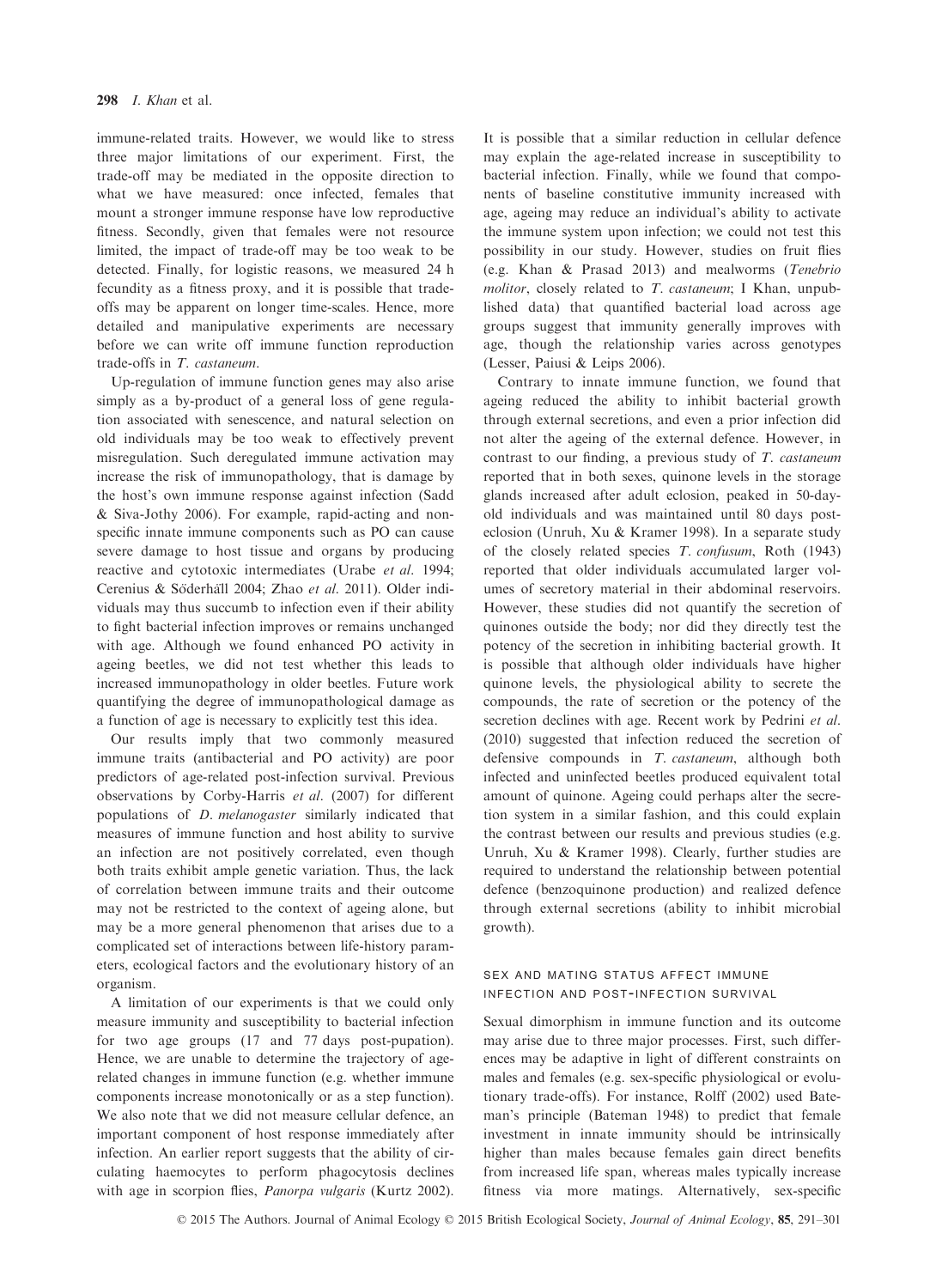differences in the immune response may result from environmental factors (such as resource availability or sexual activity) that might differentially limit male and female fitness at various life stages (McKean & Nunney 2005). Finally, sexual dimorphism may arise as a result of sexual conflict regarding relative investment in offspring vs. selfdefence (e.g. see review by Morrow & Innocenti 2012).

By itself, we observed a significant impact of sex only on external defence, so that females inhibited bacterial growth better than males through their defensive secretions. Similar patterns were found in externally secreted social immune defence of burying beetles, with females showing stronger antibacterial activity than males (Cotter & Kilner 2010) despite substantial fitness costs (Cotter et al. 2010). These patterns may be potentially adaptive if females gain greater direct (protecting self) or indirect benefits (protecting offspring against pathogens) from external defence compared to males. Further, Tribolium males tend to disperse more than females (Ritte & Lavie 1977), and hence, quinones secreted by females may benefit their progeny more than male quinones. We also found that young females have higher external defence than males and old females near reproductive senescence, suggesting that sex-specific, reproduction-mediated trade-offs may underlie the observed sexual dimorphism in external defence. Along with previous work (Unruh, Xu & Kramer 1998 and references therein), these results support Rolff's (2002) prediction about intrinsic sex-specific constraints driving dimorphism in immune function. On the other hand, the observed pattern of variation in external immune defence may also represent a secondary outcome of gender-specific senescence.

In contrast to external defence, we did not find a significant impact of sex on survival after bacterial infection, PO and antibacterial activity. This is consistent with recent studies on D. melanogaster showing that males and females do not differ in their ability to survive bacterial infection (Ramsden, Cheung & Seroude 2008) and have similar bacterial loads (Khan & Prasad 2013). These results are counter to the prediction by Rolff (2002) and support McKean & Nunney's (2005) hypothesis that neither sex has intrinsically superior immune function (also see above). Using fruit flies, McKean & Nunney (2005) demonstrated that while immunological sexual differences are absent when resources are abundant, males had better immune function under limiting resources and females had higher immunity when males were mating with multiple females. In our experiments, beetles were provided with abundant resources, which may have reduced the impact of any inherent immunological sex-specific differences. Thus, explicit experiments are necessary to distinguish between different hypotheses (described above) and to determine whether the observed patterns of sexual dimorphism in immune function are adaptive.

Overall, our results also highlight a general immunosuppressive role of mating, often in interaction with other factors. By itself, mating decreased antibacterial activity, as seen in previous examples of post-mating immune depression (See Sheldon & Verhulst 1996; Rolff & Siva-Jothy 2002). Mating also decreased external defence, similar to the results of a previous study by Hill & Tschinkel (1985) showing lower production of defensive compounds in mated individuals compared to virgins of the beetle Zophobas atratus. Despite these negative effects on immune function, mating status alone did not alter post-infection survival. In fact, mating status interacted with sex such that females paid a cost of mating while males did not.

Interestingly, beetles infected with live bacteria did not show any effect of mating because virgins reduce their external defence on infection whereas mated beetles increase external defence on infection. Furthermore, females drove this interaction, paying no cost of mating when infected. Our finding that external defence increased in mated females after infection with live bacteria may represent an adaptive response under pathogen attack, if increased investment in external defence secures a pathogen-free environment for their offspring. Alternatively, these patterns may arise as a result of sexual conflict (Morrow & Innocenti 2012), if after mating or infection, males benefit more than females from increased female external defence. However, we stress that currently there is no evidence for either hypothesis in T. castaneum.

## conclusion

Immune senescence is an intriguing phenomenon that bears on many aspects of evolutionary biology and ecology, particularly life-history theory. Although it seems straightforward that immune function should decrease with age, our work along with other studies points to a more complicated picture. Various immune components are up- or down-regulated not only as a function of age, but also depend on changes in mating status and gender. Perhaps as a result, the net impact of each component does not always predict an individual's ability to survive an immune challenge. We did not find trade-offs between different immune components and reproduction, suggesting that simplistic life-history models may also fail to explain the discordance between immune function and susceptibility to infection observed across taxa. Our results suggest that intricate relationships between various life-history and ecological parameters may drive immune senescence and investment in immune components, and we hope that our observations motivate further experimental work to confirm and understand these patterns. We suggest that experimental manipulation of specific immune components across age, stage and life-history classes will shed more light on the complex problem of immune senescence.

## Acknowledgements

We thank Caroline Zanchii, Jens Rolff, Laasya Samhita and Saurabh Mahajan for critical comments on previous drafts of the manuscript. We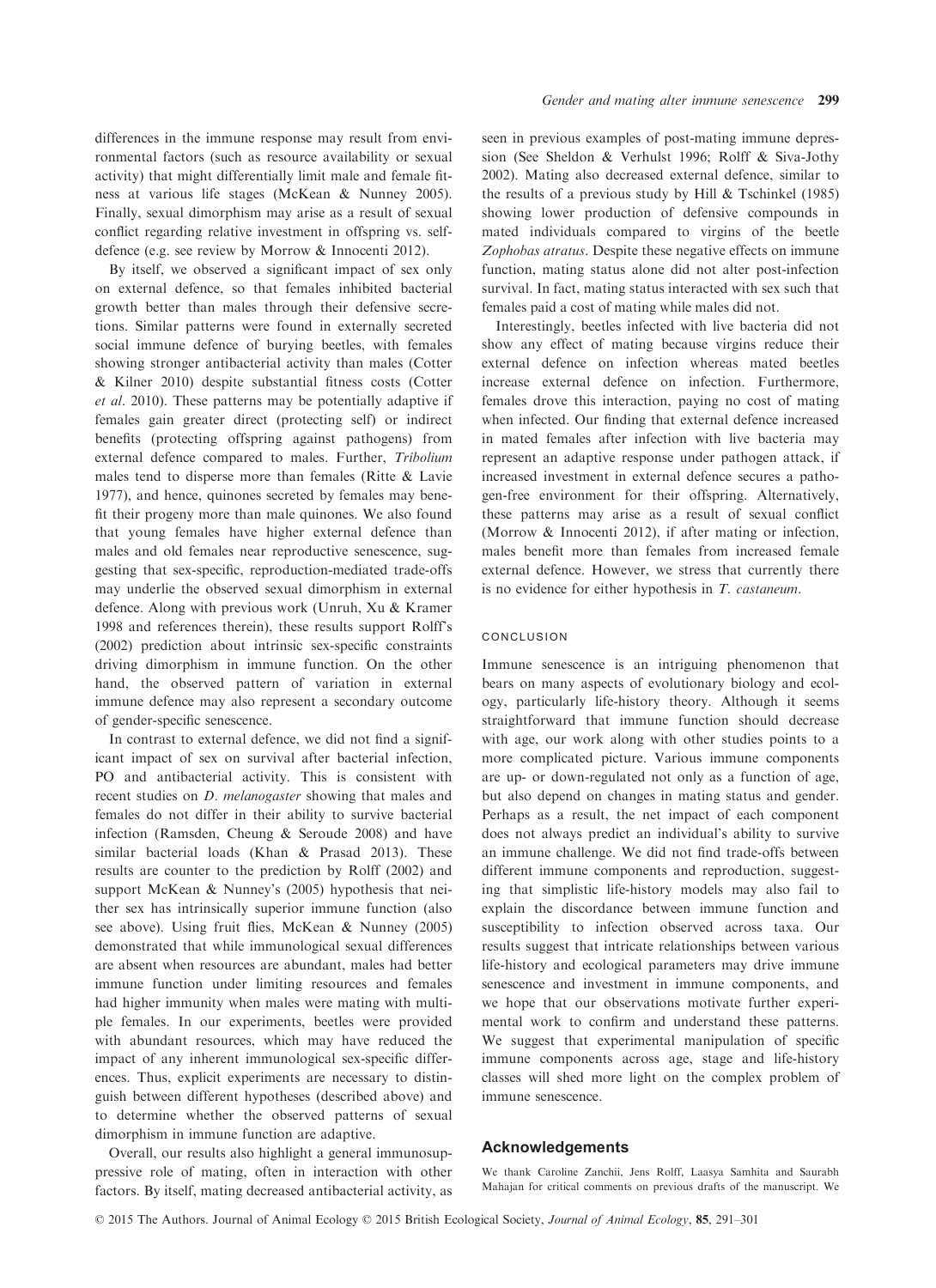thank Nagaraj Guru Prasad for donation of bacterial strains. We acknowledge funding and support from a SERB-DST Young Investigator Grant to IK, a DST INSPIRE Faculty fellowship to DA and the National Center for Biological Sciences, India. The authors are not aware of any affiliations, memberships, funding or financial holdings that can potentially affect the objectivity of this research article.

### Data accessibility

Data available from the Dryad Digital Repository: [http://dx.doi.org/](http://dx.doi.org/10.5061/dryad.s34n8) [10.5061/dryad.s34n8](http://dx.doi.org/10.5061/dryad.s34n8) (Khan, Prakash & Agashe 2015).

## References

- Abdel-Razek, A.S., Salama, H.S., White, N.D.G. & Morris, O.N. (1999) Effect of Bacillus thuringiensis on feeding and energy use by Plodia interpunctella (Lepidoptera: Pyralidae) and Tribolium castaneum (Coleoptera: Tenebrionidae). The Canadian Entomologist, 131, 433–440.
- Adamo, S.A. (2004) How should behavioural ecologists interpret measurements of immunity? Animal Behavior, 68, 1443–1449.
- Ardia, D.R., Parmentier, H.K. & Vogel, L.A. (2011) The role of constraints and limitation in driving individual variation in immune response. Functional Ecology, 25, 61–73.
- Ariani, C.V., Juneja, P., Smith, S., Tinsley, M.C. & Jiggins, F.M. (2014) Vector competence of Aedes aegypti mosquitoes for filarial nematodes is affected by age and nutrient limitation. Experimental Gerontology, 61C, 47–53.
- Ayres, J.S. & Schneider, D.S. (2008) Two ways to survive infection: what resistance and tolerance can teach us about treating infectious diseases. Nature Reviews Immunology, 8, 889–895.<br>teman - A. L. (1948). Intra-cexual, selecti.
- Bateman, A.J. (1948) Intra-sexual selection in *Drosophila. Heredity*, 2,  $\frac{340 \times 368}{\sqrt{10}}$ 349–368.
- Bedhomme, S., Agnew, P., Sidobre, C. & Michalakis, Y. (2004) Virulence reaction norms across a food gradient. Proceedings of the Royal Society of London, Series B: Biological Sciences, 271, 739–744.
- Cerenius, L., Lee, B.L. & Söderhäll, K. (2008) The proPO-system: pros and cons for its role in invertebrate immunity. Trends in Immunology, 29, 263–271.
- Cerenius, L. & Söderhäll, K. (2004) The prophenoloxidase-activating system in invertebrates. Immunological Reviews, 198, 116–126.
- Corby-Harris, V., Pontaroli, A.C., Shimkets, L.J., Bennetzen, J.L., Habel, K.E. & Promislow, D.E. (2007) Geographical distribution and diversity of bacteria associated with natural populations of Drosophila melanogaster. Applied and Environmental Microbiology, <sup>73</sup>, 3470–3479.
- Cotter, S.C. & Kilner, R.M. (2010) Sexual division of antibacterial resource defence in breeding burying beetles, Nicrophorus vespilloides.
- Journal of Animal Ecology, 79, 35–43.<br>Cotter, S.C., Kruuk, L.E.B. & Wilson, K. (2004) Costs of resistance: genetic correlations and potential trade-offs in an insect immune System. Journal of Evolutionary Biology, 17, 421-429.
- Cotter, S.C., Myatt, J.P., Benskin, C.M.H. & Wilson, K. (2008) Selection for cuticular melanism reveals immune function and life-history tradeoffs in Spodoptera littoralis. Journal of Evolutionary Biology, 21, 1744– 1754.
- Cotter, S.C., Topham, E.A., Price, A.J.P. & Kilner, R.M. (2010) Fitness costs associated with mounting a social immune response. Ecology Letters, 13, 1114–1123.
- Cotter, S.C., Littlefair, J.E., Grantham, P.J. & Kilner, R.M. (2013) A direct trade-off between personal and social immunity. Journal of Animal Ecology, 82, 846–853.
- DeVeale, B., Brummel, T. & Seroude, L. (2004) Immunity and aging: the enemy within? Aging Cell, 3, 195-208.
- Faye, I. & Wyatt, G.R. (1980) The synthesis of antibacterial proteins in isolated fat body from Cecropia silkmoth pupae. Experientia, 36, 1325– 1326.
- Felix, T.M., Hughes, K.A., Stone, E.A., Drnevich, J.M. & Leips, J. (2012) Age-specific variation in immune response in Drosophila melanogaster has a genetic basis. Genetics, 191, 989-1002.
- Fowler, K. & Partridge, L. (1989) A cost of mating in female fruitflies. Nature, 338, 760–761.
- Gustafsson, L., Nordling, D., Andersson, M.S., Sheldon, B.C. & Qvarnström, A. (1997) Infectious diseases, reproductive effort and the cost of

reproduction in birds. Infection, Polymorphism and Evolution (eds W.D. Hamilton & J.C. Howard), pp. 53–61. Springer, Netherlands.

- Hangartner, S., Sbilordo, S.H., Michalczyk, Ł., Gage, M.J. & Martin, O.Y. (2013) Are there genetic trade-offs between immune and reproductive investments in Tribolium castaneum? Infection, Genetics and Evolu-
- tion, 19, 45–50. Hill, C.S. & Tschinkel, W.R. (1985) Defensive secretion production in the tenebrionid beetle, Zophobas atratus. Journal of Chemical Ecology, 11, 1083–1092.
- Horn, L., Leips, J. & Starz-Gaiano, M. (2014) Phagocytic ability declines with age in adult Drosophila hemocytes. Aging Cell, 13, 719-28.
- Hou, X., Fields, P. & Taylor, W. (2004) Combination of protein-rich pea flour and pea extract with insecticides and enzyme inhibitors for control of stored-product beetles. The Canadian Entomologist, 136, 581–590.
- Joop, G., Mitschke, A., Rolff, J. & Siva-Jothy, M.T. (2006) Immune function and parasite resistance in male and polymorphic female Coenagrion puella. BMC Evolutionary Biology, 6, 19.
- Joop, G., Roth, O., Schmid-Hempel, P. & Kurtz, J. (2014) Experimental evolution of external immune defences in the red flour beetle. Journal of Evolutionary Biology, 27, 1562–71.
- Khan, I., Prakash, A. & Agashe, D. (2015) Data from: Immunosenescence and the ability to survive bacterial infection in the red flour beetle Tribolium castaneum. Dryad Digital Repository, [http://dx.doi.org/10.5061/](http://dx.doi.org/10.5061/dryad.s34n8) [dryad.s34n8](http://dx.doi.org/10.5061/dryad.s34n8)
- Khan, I. & Prasad, N.G. (2011) Sex-specific effect of bacterial infection on components of adult fitness in *Drosophila melanogaster. Journal of Evo-lutionary Biology Research*, 3, 79–86.
- lutionary Biology Research, 3, 79–86. Khan, I. & Prasad, N.G. (2013) The aging of the immune response in Drosophila melanogaster. The Journals of Gerontology Series A: Biological Sciences and Medical Sciences, 68, 129-135.
- Kraaijeveld, A.R. & Godfray, H.C.J. (1997) Trade-off between parasitoid resistance and larval competitive ability in Drosophila melanogaster. Na-
- ture, 389, 278–280. Kurtz, J. (2002) Phagocytosis by invertebrate hemocytes: causes of individual variation in Panorpa vulgaris scorpionflies. Microscopy Research and Technique, <sup>57</sup>, 456–468.
- Kurtz, J. & Sauer, K.P. (2001) Gender differences in phenoloxidase activity of Panorpa vulgaris hemocytes. Journal of Invertebrate Pathology, 78, 53–55.
- Kurtz, J., Wiesner, A., Götz, P. & Sauer, K.P. (2000) Gender differences and individual variation in the immune system of the scorpionfly Panorpa vulgaris (Insecta: Mecoptera). Developmental & Comparative Immunology, 24, 1–12.
- Landis, G.N., Abdueva, D., Skvortsov, D., Yang, J., Rabin, B.E., Carrick, J. et al. (2004) Similar gene expression patterns characterize aging and oxidative stress in Drosophila melanogaster. Proceedings of the National Academy of Sciences of the United States of America, 101, 7663–7668.
- Lesser, K.J., Paiusi, I.C. & Leips, J. (2006) Naturally occurring genetic variation in the age-specific immune response of *Drosophila melanoga*ster. Aging Cell, 5, 293–295.
- Li, J., Lehmann, S., Weißbecker, B., Naharros, L.O., Schütz, S., Joon, G. et al. (2013) Odoriferous defensive stink gland transcriptome to identify novel genes necessary for quinone synthesis in the Red Flour Beetle Tribolium castaneum. PLoS Genetics, 9, e1003596.
- Licastro, F., Candore, G., Lio, D., Porcellini, E., Colonna-Romano, G., Franceschi, C. et al. (2005) Innate immunity and inflammation in ageing: a key for understanding age-related diseases. Immunity and Ageing,
- 2, 8–22. McKean, K.A. & Nunney, L. (2005) Bateman's principle and immunity: phenotypically plastic reproductive strategies predict changes in immunological sex differences. Evolution, 59, 1510-1517.
- McKean, K.A. & Nunney, L. (2008) Sexual selection and immune function in Drosophila melanogaster. Evolution, 62, 386-400.
- McNamara, K.B., Lieshout, E., Jones, T.M. & Simmons, L.W. (2013) Age-dependent trade-offs between immunity and male, but not female, reproduction. Journal of Animal Ecology, 82, 235–244.
- Moret, Y. & Schmid-Hempel, P. (2000) Survival for immunity: the price of immune system activation for bumblebee workers. Science, 290, 1166–116.
- Morrow, E.H. & Innocenti, P. (2012) Female postmating immune responses, immune system evolution and immunogenic males. Biological Reviews, 87, 631–638.
- Otti, O., Tragust, S. & Feldhaar, H. (2014) Unifying external and internal immune defences. Trends in Ecology & Evolution, 29, 625–634.